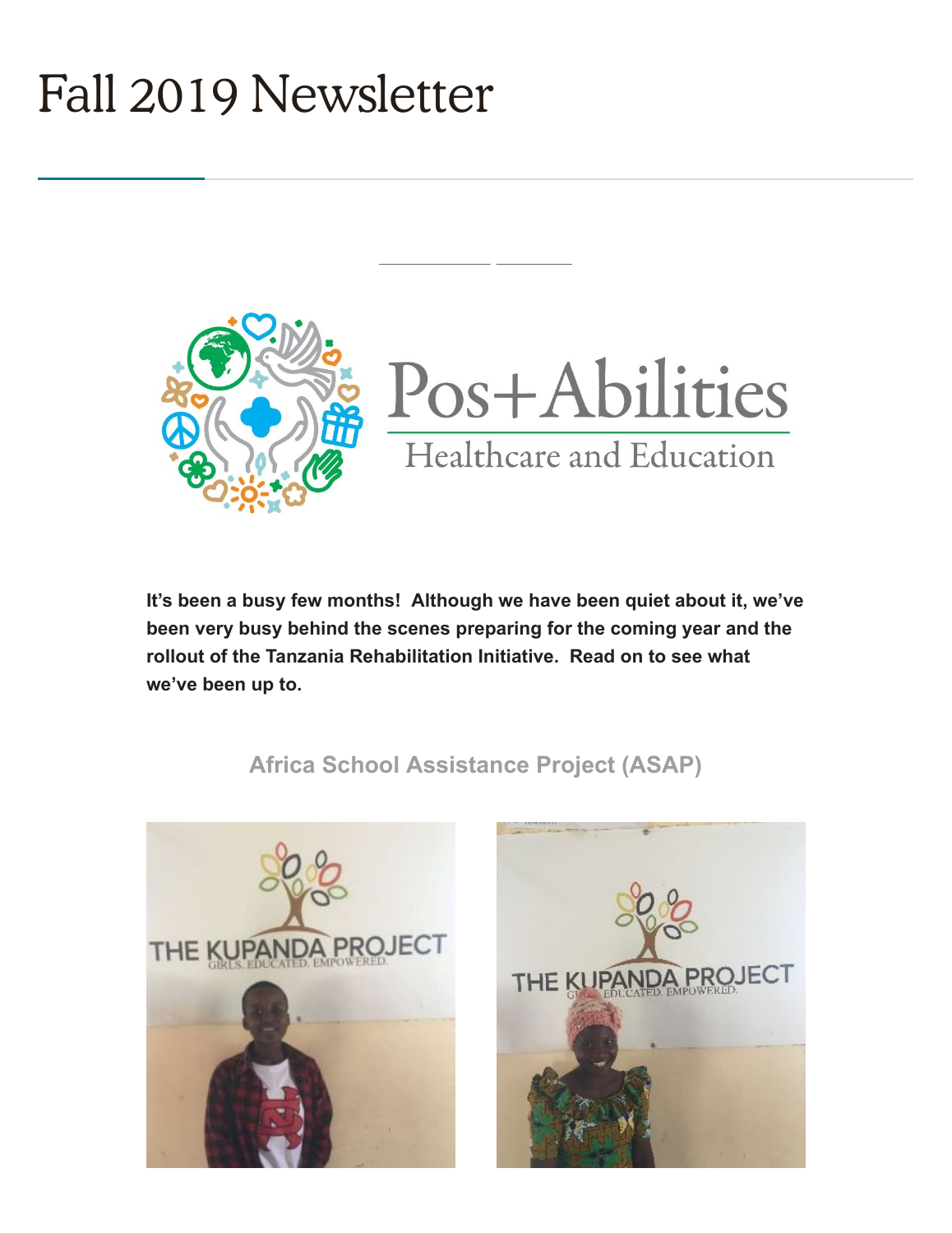

**Over the past several months, GPN's Pos+Abilities program has partnered with three new organizations to help reach children in need of rehabilitation so that they may lead to more fruitful lives. We have formalized an agreement with the Africa School Assistance Project - ASAP Africa, specifically to support girls to complete high school and, in some cases, begin college-level education.**

**This September, we will be sponsoring eight young women as they complete their advanced secondary school levels. Best of luck to Alicia, Bahati, Domitira, Laurencia, Lega, Lucia, Nadhifa and Rosemary in their continued studies.** 

#### **Hands on Health Australia (HoHA)**



**Hands on Health Australia aka HoHA is "dedicated to ensuring lasting and sustainable change whilst bridging gaps in healthcare and collaboratively responding to the needs identified by local communities." HoHA partners with local NGOs to provide students and volunteers the opportunity to practice and share knowledge while working side-by-side with local community health workers.We are thrilled to be working with HoHA and looking forward to bringing volunteers from this organization to our clinical network as early as January 2020.** 

**Welcoming Dr. Ryan Takagi!!**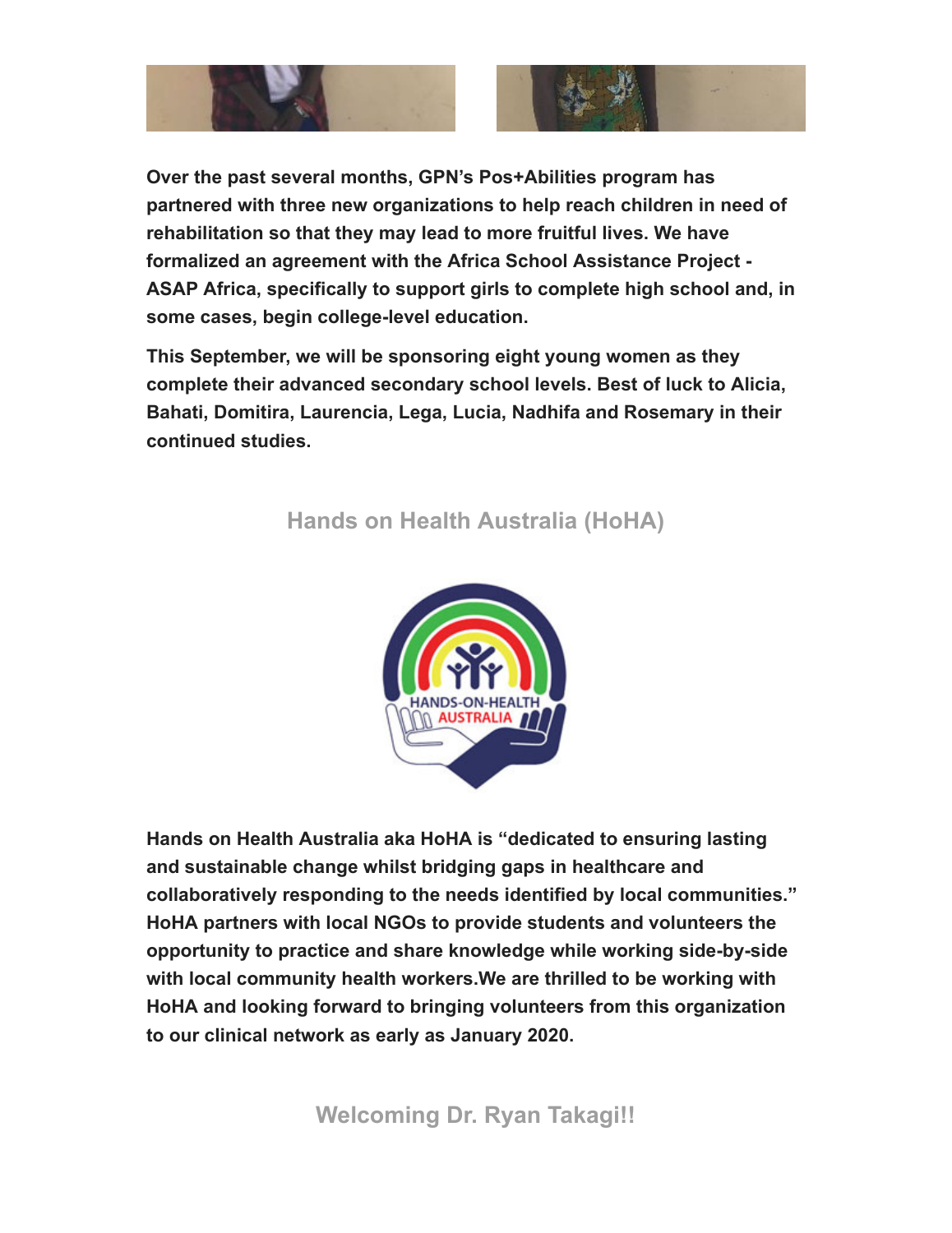

**Dr. Ryan Tagaki, of Vancouver BC, has accepted the role as clinician from November until the spring of 2020, when he will be relieved by our next full-time clinician. Dr. Takagi's role will be to provide direct patient care, supervise our short-term volunteers, and give direction to local clinicians enrolled in our educational program in musculoskeletal rehabilitation.** 

**If you are interested in joining us as a short-term clinical volunteer or as a supervising clinician, please contact** [brian@posabilities.org](mailto:brian@posabilities.org)**.** 

**SOS Children's Villages**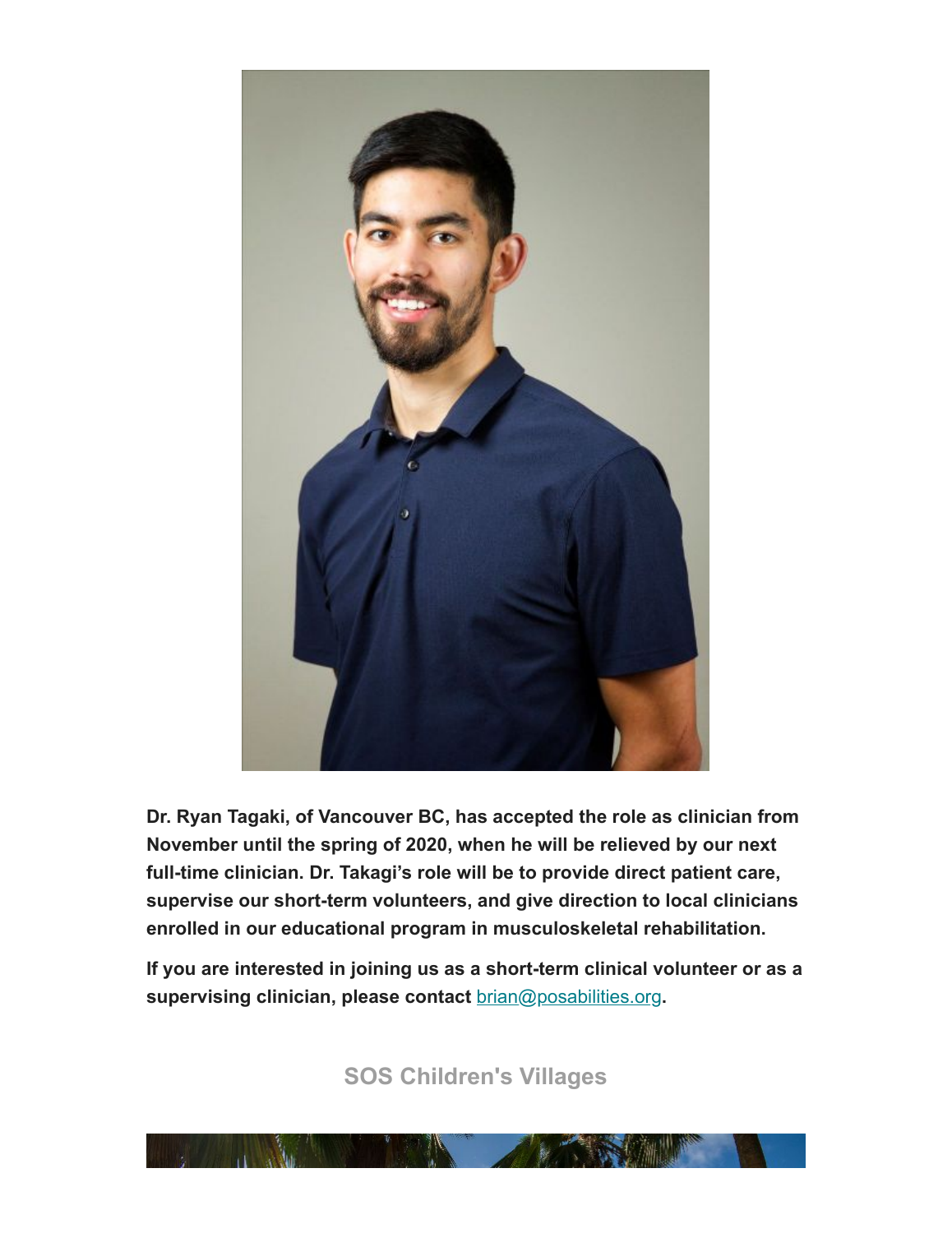

**SOS Children's Villages became a partner in early spring. SOS Children's Villages are the largest orphan-focussed charity in the world, providing orphaned and abandoned children with a loving care-giver, a home and a normal home environment.** 

**As many children are abandoned due to disability, Pos+Abilities is a natural partner and we look forward to helping many children through TRI, the Tanzania Rehabilitation Initiative.**

**Working with partners on the ground enables us to make the greatest impact with local communities to create better lives for kids and their families.**



### **Advanced Clinical Education**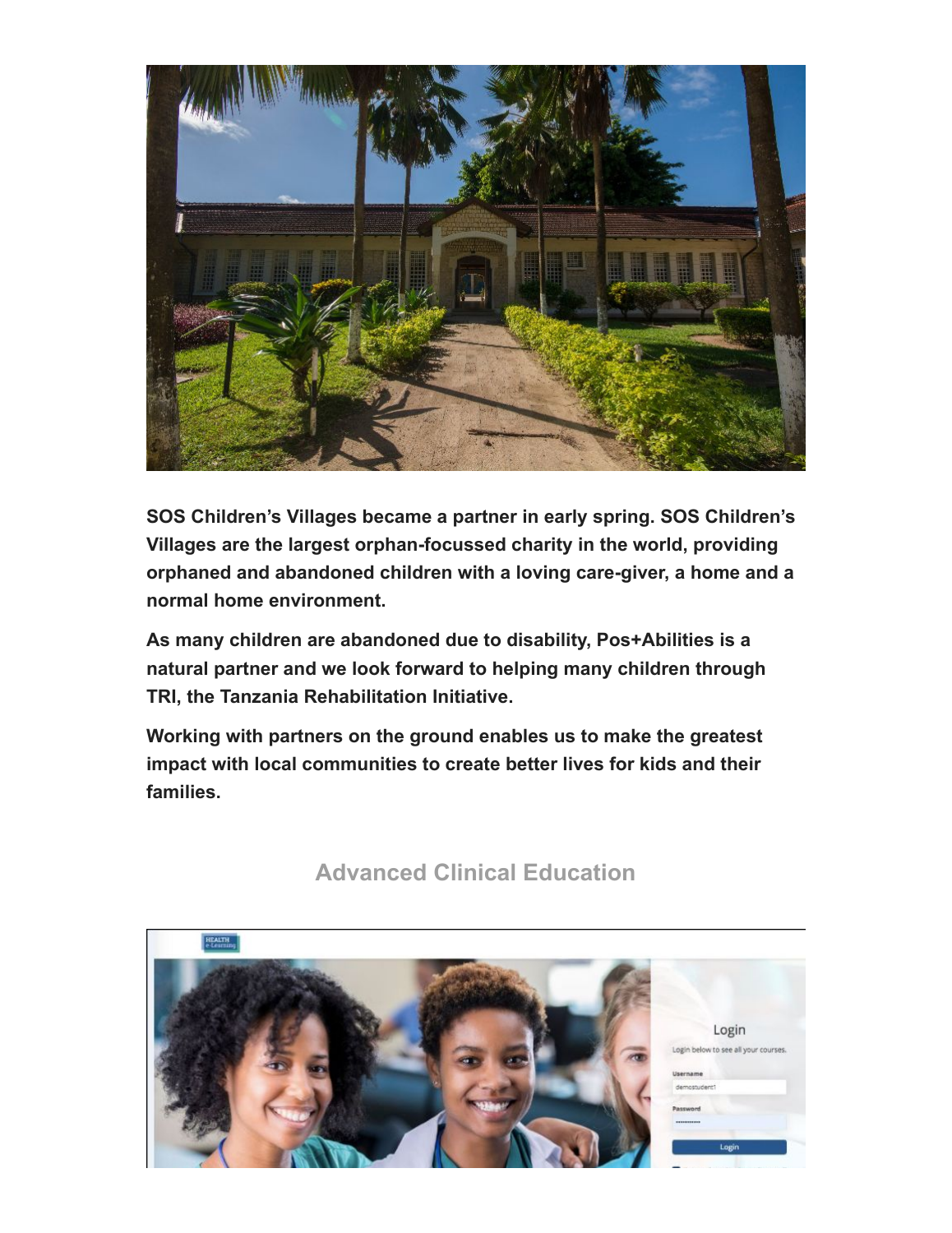

**We are thrilled to launch an in-depth program in musculokeletal rehabilitation for clinical officers in Tanzania. The program is built on Absorb, a professional learning management system used by many universities, and is accessible on any internet-capable device. Interactive online modules are supplemented by teleconferencing and hands-on learning in our four affiliated clinics in Tanzania. This is the first professional program in musculoskeletal rehabilitation in Tanzania and is made possible by the generous donation of time and energy by volunteers in Canada. If you would like to join our volunteer faculty, please contact us at** [brian@posabilities.org](mailto:brian@posabilities.org)**.** 

#### **Playing Trivia in Toronto!**

**Thank you to Trisha Dela Cruz for organising Trivia Night at Pauper's Pub! We had so much fun and are looking forward to the next great fundraiser.** 

**If you would like to help out with events or administration in Canada, please contact us @info@posabilities.org We'd love to have you on board.** 

*Copyright © 2019 Global Peace Network, All rights reserved.* You are receiving this email because you have made a donation to Global Peace Network or expressed interest in volunteering with Global Peace Network.

> **Our mailing address is:** Global Peace Network Pos+Abilities 93 Lavinia Ave., Suite 108 Toronto, ON M6S 3H9 Canada

[Add us to your address book](https://globalpeacenetwork.us13.list-manage.com/vcard?u=5d7a4be2abc662c44b2fb6371&id=ba824d5290)

Want to change how you receive these emails? You can [update your preferences](https://globalpeacenetwork.us13.list-manage.com/profile?u=5d7a4be2abc662c44b2fb6371&id=ba824d5290&e=[UNIQID]) or [unsubscribe from this list](https://globalpeacenetwork.us13.list-manage.com/unsubscribe?u=5d7a4be2abc662c44b2fb6371&id=ba824d5290&e=[UNIQID]&c=ab026ce358).